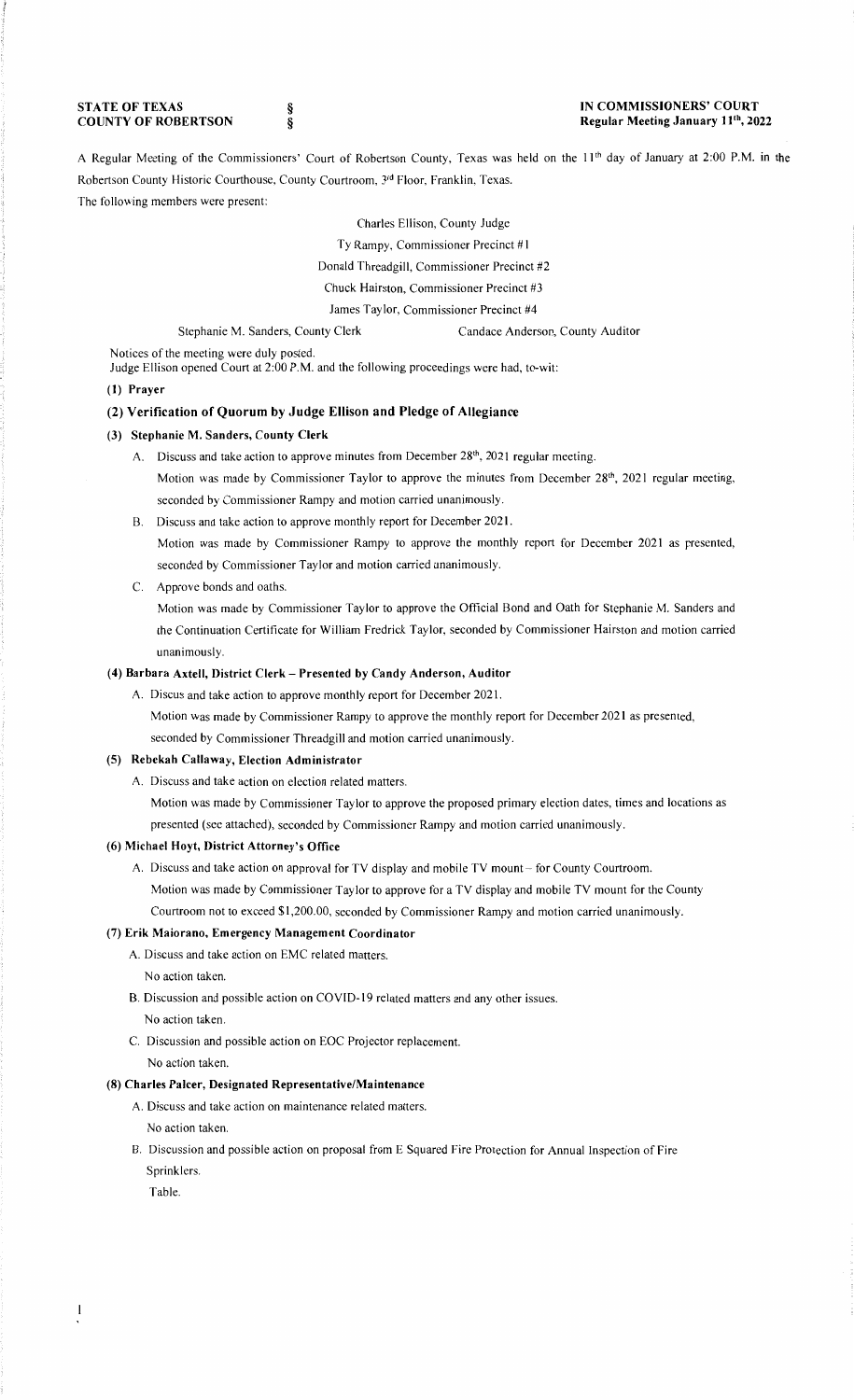C. Discuss and take action on Basic Preventative Maintenance Agreement with Austin Generator Service for the Robertson County "Old Jail".

Motion was made by Commissioner Threadgill to approve the 2-year Basic Preventative Maintenance Agreement with Austin Generator Services for the Robertson County "Oil Jail", seconded by Commissioner Rampy and motion carried unanimously.

### **(9) Ty Rampy, Commissioner Precinct I**

- A. Presentation from David Strata and Pete Brien with the Brazos Valley Groundwater Conservation District with recent information and future plans for the water district.
- Presentation was made. B. Develop a plan of action for advising the public of future enforcement of fences being placed away from the
	- county's right-of-way.

Table.

## **(10) James Taylor, Commissioner Precinct 4**

A. Discuss and take action on Roll Off Service Agreement with Frontier Waste Solutions.

Motion was made by Commissioner Threadgill to utilize the Roll Off Service Agreement with Frontier Waste Solutions, pending legal and authorize any signatures needed, seconded by Commissioner Hairston and motion carried unanimously.

# **(I I) Charles L. Ellison, County Judge**

- A. Discuss any budget related matters or county business. No action taken.
- B. Discussion and possible action on new Sheriff's Office & Jail, construction related matters and any other issues. Discussion was taken.
- C. Discussion and possible action on Courthouse Security related matters and any other issues. No action taken.
- D. Discuss and take action to approve and sign the Proclamation to honor the Franklin Lions State Championship Football team.

Motion was made by Commissioner Taylor to approve and sign the Proclamation to honor the Franklin Lions State Championship Football team, seconded by Commissioner Rampy and motion carried unanimously.

- E. Discussion and possible action on presentation from Wes Pittillo & Matt Welch for approval on subdivision re-plat to correct mislabeled distance of a boundary line - Oak Forest in Precinct 1, Robertson County, Texas. Motion was made by Commissioner Threadgill to approve the re-plat for Oak Forest in Precinct I, Robertson County, Texas, seconded by Commissioner Rampy and motion carried unanimously.
- F. Discussion and possible action on presentation by Charlie Neff for approval/rejection on the proposed residential subdivision plat - Cassie's Trails Subdivision in Precinct 1, Robertson County, Texas. Table.
- G. Discuss and take action on approval of re-plat **11** & 15 of the Sandifer Estates Phase 2 in Precinct 3. Table.
- H. Discuss and take action on approval to extend the Memorandum for Robertson County Department Heads regarding sick leave for County Employees affected by COVID-19. Motion was made by Commissioner Threadgill to extend the Memorandum for Robertson County Department Heads regarding sick leave for County Employees affected by COVID-19 that was approved by legal and to also follow CDC guidelines, seconded by Commissioner Rampy and motion carried unanimously.
- I. Discuss and take action on Proposal & Investment Plan from CTWP. Motion was made by Commissioner Taylor to approve the lease agreement Proposal & Investment Plan from CTWP. authorize any signatures needed and to be paid out of Judge's Contract Services budget line item, seconded by Commissioner Rampy and motion carried unanimously.
- J. Discuss and take action to appoint/reappoint member(s) to the Emergency Services Districts (ESD) Board. Motion was made by Commissioner Threadgill to reappoint members to the Emergency Services Districts (ESD) Board as presented, seconded by Commissioner Rampy and motion carried unanimously.
- K. Discuss and take action to place of record Robertson County Extended Disaster Declaration COVID-19 through January 28. 2022.

Motion was made by Commissioner Threadgill to place of record the Robertson County Extended Disaster Declaration - COVID-19 through January 28<sup>th</sup>, 2022, seconded by Commissioner Rampy and motion carried unanimously.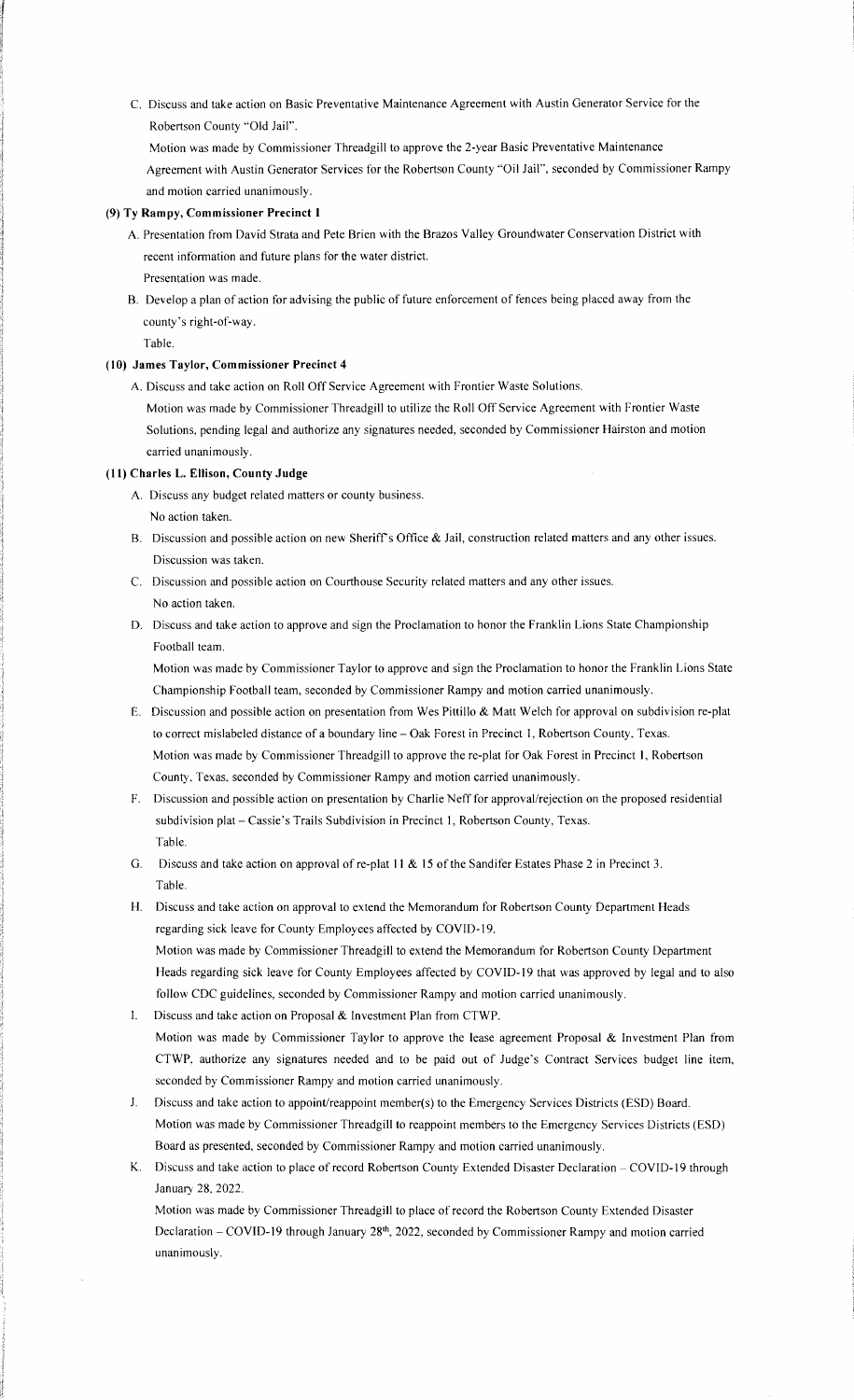- L. Discuss and take action to place of record the results for the 2022-2023 Board of Directors Election for the Robertson Central Appraisal District. Motion was made by Commissioner Threadgill to place of record the results for the 2022-2023 Board of Directors
	- Election for the Robertson Central Appraisal District, seconded by Commissioner Rampy and motion carried unanimously.
- M. Discuss and take action to place of record Robertson County Extended Disaster Declaration severe storms and heavy rain beginning May 17, 2021 through February 4, 2022.
	- Motion was made by Commissioner Taylor to place of record Robertson County Extended Disaster Declaration severe storms and heavy rain beginning May 17, 2021 through February 4, 2022, seconded by Commissioner Hairston and motion carried unanimously.
- N. Discuss and take action to place of record Robertson County Extended Disaster Declaration winter weather conditions through February 4, 2022. Motion was made by Commissioner Rampy to place of record the Robertson County Extended
	- Disaster Declaration winter weather conditions through February 4, 2022, seconded by Commissioner Taylor and motion carried unanimously.
- 0. Discuss and take action on County Burn Ban. No action taken.

## **(12) Candy Anderson, County Auditor**

- A. Discuss and take action on approving budget adjustments and/or amendments, credit applications and/or lease Purchase agreements, and/or cell phone allowance agreements. Motion was made by Commissioner Threadgill to approve the budget adjustment for Road & Bridge Precinct 4 (see attached adjustment), seconded by Commissioner Rampy and motion carried unanimously.
- B. Settlement of Accounts: Discussion, consideration and possible action to settle and pay all accounts against the county as per Texas Local Government Code Section 115.021

Motion was made by Commissioner Threadgill to approve the invoice to Cable Com Inc. in the amount of \$10,796.00 for Election Department security cameras to be paid out of Covid Security Grant, seconded by Commissioner Taylor and motion carried unanimously.

Motion was made by Commissioner Taylor to approve the accounts payable invoice in the amount of

\$210,060.89, seconded by Commissioner Rampy and motion carried unanimously.

Motion was made by Commissioner Threadgill to approve the invoice to Knife River in the amount of \$2,920.32, seconded by Commissioner Rampy and motion carried unanimously.

C. Discuss and take action on approval of County Agent Annual Report. Motion was made by Commissioner Rampy to approve the County Agent Annual Report as presented and

authorize the Judge to sign, seconded by Commissioner Taylor and motion carried unanimously.

- D. Discuss and take action on awarding bids for: (or rebidding items)
	- a. Crushed Limestone/Rock
	- b. Contract Hauling for Precinct #1, #2, #3, #4
	- c. Cracked Road Oil
	- d. Gasoline and Diesel Fuel
	- e. Pea Gravel
	- f. RC250
	- g. Oil Sand
	- h. Chip Seal
- a. Crushed Limestone/Rock

Motion was made by Commissioner Threadgill to accept the bids for Crushed Limestone Rock from Frost Crushed Stone & Conners Crushed Stone for all four (4) precincts, seconded by Commissioner Taylor and motion carried unanimously.

b. Contract Hauling for Precincts  $#1, #2, #3, #4$ 

Motion was made by Commissioner Threadgill to approve the bids from Reagan Transportation, C & E Trucking Inc., Bonner Services LLC and 3B Dozer Services LLC for all four (4) precincts, seconded by Commissioner Rampy and motion carried unanimously.

c. Cracked Road Oil

Motion was made by Commissioner Threadgill to reject bids and rebid for a later date on Cracked Road Oil, seconded by Commissioner Rampy and motion carried unanimously.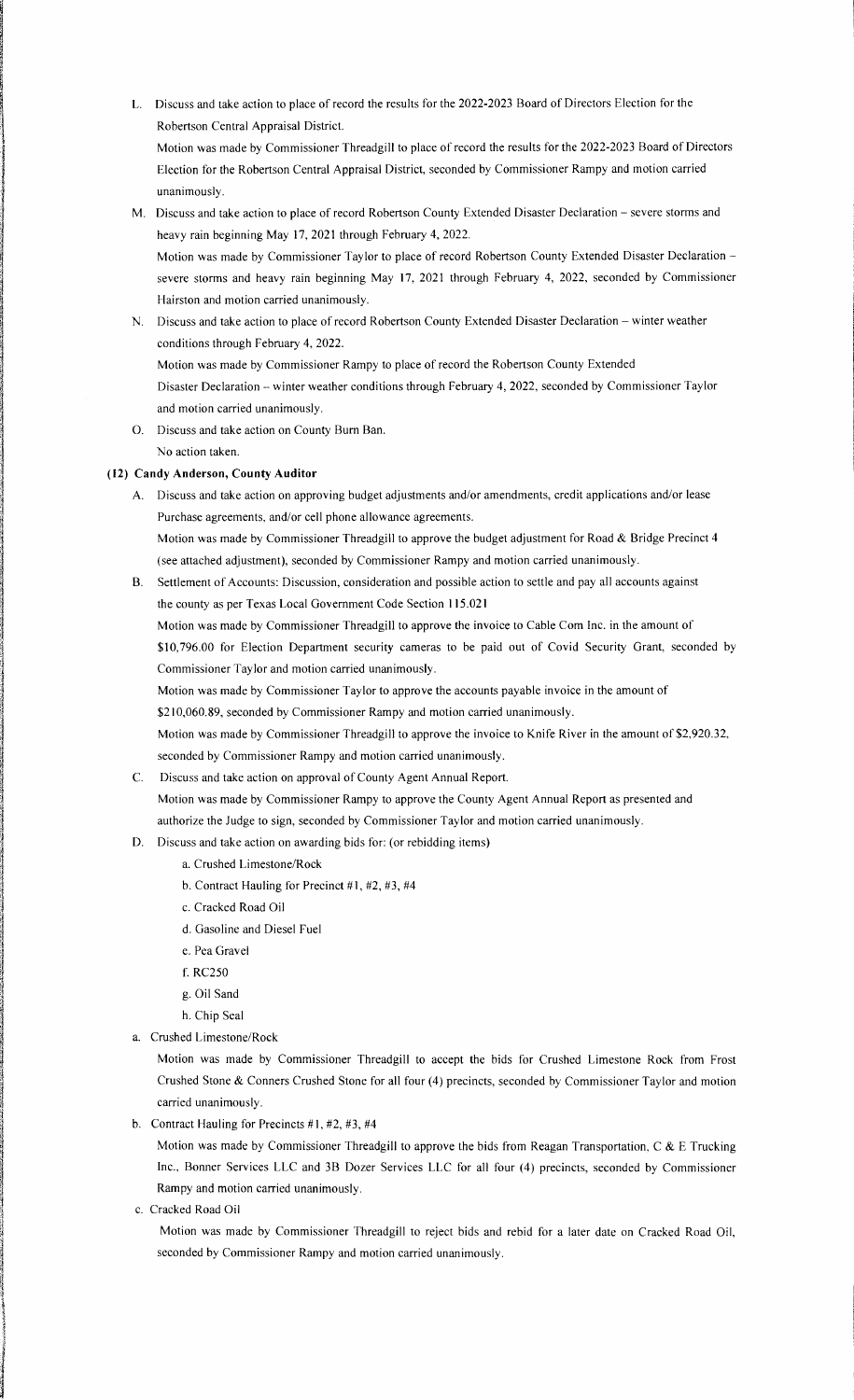## d. Gasoline and Diesel Fuel

Motion was made by Commissioner Rampy to approve the bid for Gasoline and Diesel Fuel from Producers Coop for all four (4) precincts, seconded by Commissioner Threadgill and motion carried unanimously.

## e. Pea Gravel

Motion was made by Commissioner Threadgill to approve the bid for Pea Gravel from Dead River Materials for all four (4) precincts, seconded by Commissioner Rampy and motion carried unanimously.

f. RC250

Motion was made by Commissioner Threadgill to reject bids and rebid for a later date on RC250, seconded by Commissioner Rampy and motion carried unanimously.

### g. Oil Sand

Motion was made by Commissioner Threadgill to rebid for Oil Sand and Emulsion for a later date, seconded by Commissioner Hairston and motion carried unanimously.

#### h. Chip Seal

Motion was made by Commissioner Threadgill to reject bids and rebid for a later date on Chip Seal, seconded by Commissioner Taylor and motion carried unanimously.

E. Discuss and take action on approval of Smith Welch Library Annual Report

Motion was made by Commissioner Threadgill to approve the Smith Welch Library Annual Report in the amount of \$3,061.02 and authorize any signatures needed, seconded by Commissioner Hairston and motion carried unanimously.

F. Discuss and take action on approval for County Auditor as agent for SAM registration and renewal. Motion was made by Commissioner Threadgill to approve the County Auditor as agent for SAM registration and renewal, seconded by Commissioner Rampy and motion carried unanimously.

#### **(13) Executive Session**

A. Closed meeting (Executive Session) pursuant to Section §551.071 of the Texas Government Code - Consultation with Attorney

Discussion with attorney regarding a matter in which the duty of the attorney to the governmental body under the Texas Disciplinary Rules of Professional Conduct of the State Bar of Texas conflicts with Texas Government Code Session 551 - Open Meetings Act; or discussion with attorney regarding a matter of contemplated litigation or a settlement offer or both; to wit: \_\_\_\_\_ NONE

- B. Announcement of time and date closed meeting (executive session) for this matter and reconvene in open session.
- C. The Robertson County Court reserves the right to adjourn into Executive Session at any time during the course of this meeting to discuss any of the matters listed above as authorized by the Texas Government Code Sections 551.071 (Consultation with Attorney), 551.072 (Deliberations about Real Properties),

551.073 (Deliberations regarding Gifts and Donations), 551.074 (Personnel Matters), 551.076 (Deliberations regarding Security Devices or Security Audits), and 551.087 (Deliberations regarding Economic Development Negotiations)

## **(14) Reconvene into Regular Session**

A. The Robertson County Commissioners' Court will reconvene in a public meeting to discuss and take action on related matters.

### **(15) Adjourn**

the second conducts.<br>The conducts of the conducts of the conducts of the conducts of the conducts of the conducts of the conducts o<br>The conducts of the conducts of the conducts of the conducts of the conducts of the conduc

.I

I

Motion was made by Commissioner Taylor to adjourn, seconded by Commissioner Threadgill and motion carried unanimously.